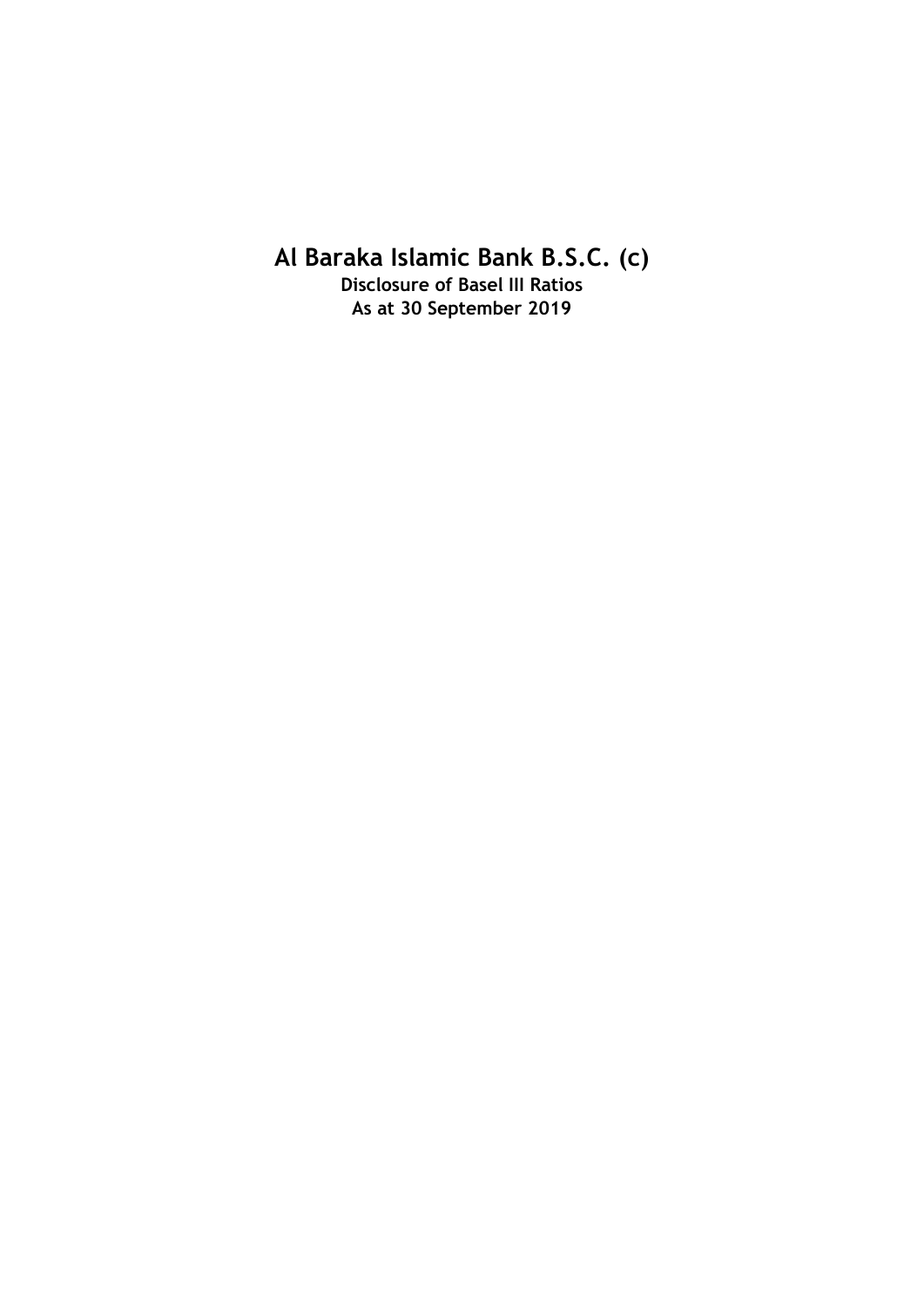## **Al Baraka Islamic Bank B.S.C. (c) Liquidity Coverage Ratio Disclosure As at 30 September 2019**

|                                                                                                                                                                                                                                                                                                                                                                                                                | Factor       | <b>Total</b><br>Amount                 | Amount with<br><b>Factor Applied</b>       | Amount with<br><b>Factor Applied</b>                 |
|----------------------------------------------------------------------------------------------------------------------------------------------------------------------------------------------------------------------------------------------------------------------------------------------------------------------------------------------------------------------------------------------------------------|--------------|----------------------------------------|--------------------------------------------|------------------------------------------------------|
|                                                                                                                                                                                                                                                                                                                                                                                                                |              |                                        | Q3 2019                                    | Q2 2019                                              |
| <b>Stock of HQLA</b>                                                                                                                                                                                                                                                                                                                                                                                           |              |                                        |                                            |                                                      |
| A. Level 1 assets:                                                                                                                                                                                                                                                                                                                                                                                             |              |                                        |                                            |                                                      |
| Coins and banknotes<br>Qualified balances with the CBB                                                                                                                                                                                                                                                                                                                                                         | 100%<br>100% | 13,443<br>12,592                       | 13,443<br>12,592                           | 15,018<br>15,245                                     |
| Debt securities/Sukuk issued by the CBB or the Government of Bahrain<br>Debt securities/Sukuk issued governments of GCC member states and their central banks;                                                                                                                                                                                                                                                 | 100%<br>100% | 113,847<br>8,993                       | 113,847<br>8,993                           | 102,185<br>10,224                                    |
| Debt securities/Sukuk that can be monetised and issued or guaranteed by sovereigns, central banks, PSEs, IMF, BIS, ECB, EC, or MDBs                                                                                                                                                                                                                                                                            | 100%         | 5,385                                  | 5,385                                      | 8,673                                                |
| Debt securities/Sukuk issued in local currency by sovereign or the country's central bank, where the liquidity risk arises or the banks home country - given a non-0 percent Risk-weight (RW);<br>Debt securities/Sukuk issued in foreign currency by sovereign or central bank that does not exceed the value of the net cash outflow in the foreign currency caused by a stress scenario based on the bank's | 100%         | 26,037                                 | 26,037                                     | 27,581                                               |
| operations in the country where the liquidity risk arises from - given a non-0 percent RW<br><b>Total level 1 Assets</b>                                                                                                                                                                                                                                                                                       | 100%         |                                        |                                            |                                                      |
|                                                                                                                                                                                                                                                                                                                                                                                                                |              |                                        | 180,297                                    | 178,926                                              |
| B. Level 2 assets (maximum of 40 percent Of HQLA)<br>1) Level 2A assets                                                                                                                                                                                                                                                                                                                                        | Fine         |                                        |                                            |                                                      |
| Debt securities/Sukuk that can be issued and liquidated or guaranteed by sovereigns, central banks, PSEs, and qualified MDBs                                                                                                                                                                                                                                                                                   | 85%          | 8,898                                  | 7,564                                      | 8,342                                                |
| Debt securities/Sukuk qualified for liquidation (including commercial paper)<br>Qualified covered bonds                                                                                                                                                                                                                                                                                                        | 85%<br>85%   | $\cdot$<br>$\sim$                      | $\sim$                                     | $\sim$                                               |
|                                                                                                                                                                                                                                                                                                                                                                                                                |              |                                        |                                            |                                                      |
| 2) Level 2B assets (maximum of 15 percent of HQLA)<br>Debt securities/Sukuk (including commercial paper) issued by qualified non-financial institutions                                                                                                                                                                                                                                                        | Fine<br>50%  | 1,212                                  | 606                                        | 644                                                  |
| Qualified common equity shares                                                                                                                                                                                                                                                                                                                                                                                 | 50%          | 1,610                                  | 805                                        | 950                                                  |
| Total level 2 Assets (1+2)                                                                                                                                                                                                                                                                                                                                                                                     |              |                                        | 8,975                                      | 9,937                                                |
| Total value of stock of HQLA                                                                                                                                                                                                                                                                                                                                                                                   |              |                                        | 189,272                                    | 188,863                                              |
| <b>Cash Outflows</b>                                                                                                                                                                                                                                                                                                                                                                                           |              |                                        |                                            |                                                      |
| A1. Retail Mudaraba, Wakala and Reverse Murabaha Deposits                                                                                                                                                                                                                                                                                                                                                      |              |                                        |                                            |                                                      |
| Demand deposits and term deposits (maturity within 30 days)<br>Stable deposits; and                                                                                                                                                                                                                                                                                                                            | 3%           | 57,141                                 | 1,714                                      | 1,615                                                |
| Less stable - retail deposits<br>Retail and Small Business Customers demand and fixed deposits (for overseas branches and subsidiaries)*                                                                                                                                                                                                                                                                       | 10%<br>×,    | 176,576                                | 17,658                                     | 17,179                                               |
| B. Unsecured Wholesale Mudaraba, Wakala and Reverse Murabaha Funding                                                                                                                                                                                                                                                                                                                                           |              |                                        |                                            |                                                      |
| 1) Small business customer deposits:<br>Less stable deposits                                                                                                                                                                                                                                                                                                                                                   | 10%          | 25,297                                 | 2,530                                      | 2,995                                                |
| Term deposits with remaining maturity over 30 days                                                                                                                                                                                                                                                                                                                                                             | 0%           | 4,127                                  |                                            |                                                      |
| 2) Operational deposits generated by clearing, custody, and cash management:                                                                                                                                                                                                                                                                                                                                   | 25%          | $\cdot$                                | $\overline{\phantom{a}}$                   | $\cdot$<br>$\overline{\phantom{a}}$                  |
|                                                                                                                                                                                                                                                                                                                                                                                                                |              |                                        |                                            | $\sim$                                               |
| 3) Deposits from non-financial institutions, sovereign, central banks, multilateral<br>development banks, PSEs, and Bahrain's Social Insurance Organization and                                                                                                                                                                                                                                                | 40%          |                                        |                                            |                                                      |
| GCC PIFs where PIF is a controller of the bank.                                                                                                                                                                                                                                                                                                                                                                |              | 116,510                                | 46,604                                     | 42,066                                               |
| 4) Deposits from Financial Institutions and other legal entity corporations.                                                                                                                                                                                                                                                                                                                                   | 100%         | 136,849                                | 136,849                                    | 132,253                                              |
| C. Secured Funding                                                                                                                                                                                                                                                                                                                                                                                             |              |                                        |                                            |                                                      |
| Backed by level 1 assets or with central banks                                                                                                                                                                                                                                                                                                                                                                 | 0%           | $\sim$                                 | $\sim$                                     | $\sim$                                               |
| Backed by level 2A assets<br>Secured funding transactions with domestic sovereign, PSE's or multilateral development banks that are not baked by level 1 or 2A assets                                                                                                                                                                                                                                          | 15%<br>25%   |                                        | $\bar{\phantom{a}}$<br>$\bar{\phantom{a}}$ | $\omega$<br>$\sim$                                   |
| Backed by other level 2B assets                                                                                                                                                                                                                                                                                                                                                                                | 50%          |                                        |                                            | $\cdot$                                              |
| All others                                                                                                                                                                                                                                                                                                                                                                                                     | 100%         | $\overline{\phantom{a}}$               | $\overline{\phantom{a}}$                   | $\sim$                                               |
| D. Other Cash Outflow                                                                                                                                                                                                                                                                                                                                                                                          |              |                                        |                                            |                                                      |
| Net Shari'a-compliant hedging contract cash outflow<br>Asset-backed securities, covered sukuks, and other structured financing instruments                                                                                                                                                                                                                                                                     | 100%<br>100% | 9,179<br>$\overline{\phantom{a}}$      | 9,179<br>$\sim$                            | 11,450<br>$\sim$                                     |
| Asset-backed commercial sukuk, securities investment vehicles, and other similar financing tool<br>Committed: credit and liquidity facilities given by bank to:                                                                                                                                                                                                                                                | 100%         | $\mathcal{L}_{\mathcal{A}}$            | ÷.                                         | $\sim$<br>×.                                         |
| Retail and small business customers, including credit cards (from amount not used)                                                                                                                                                                                                                                                                                                                             | 5%           | 2,824                                  | 141                                        | 134                                                  |
| Non-financial corporates, sovereigns and central banks, PSEs and multilateral development banks (from amount not used) - Credit<br>Non-financial corporates, sovereigns and central banks, PSEs and multilateral development banks (from amount not used) - Liquidity                                                                                                                                          | 10%<br>30%   | 340                                    | 34<br>ä,                                   | 37<br>$\sim$                                         |
| Banks subject to prudential supervision (from amount not used)                                                                                                                                                                                                                                                                                                                                                 | 40%          |                                        |                                            |                                                      |
| Other financial institutions (including securities firms and insurance firms) (from amount not used) - Credit<br>Other financial institutions (including securities firms and insurance firms) (from amount not used) - Liquidity                                                                                                                                                                              | 40%<br>100%  | $\overline{\phantom{a}}$               |                                            | $\overline{\phantom{a}}$<br>$\overline{\phantom{a}}$ |
| Other legal entities (from amount not used)                                                                                                                                                                                                                                                                                                                                                                    | 100%         | $\cdot$                                | $\cdot$                                    | $\cdot$                                              |
| Other Contingent Funding Obligations:<br>Guarantees, LCs, revocable credit and liquidity facilities, non-contractual commitments                                                                                                                                                                                                                                                                               | 5%           | 148,236                                | 7,412                                      | $\sim$<br>11,853                                     |
| Customer short positions that are covered by other customers' collateral                                                                                                                                                                                                                                                                                                                                       | 50%          | $\overline{\phantom{a}}$               | $\sim$                                     | $\sim$                                               |
| sed liquidity needs related to the potential for valuations changes on posted collateral<br>Other contractual cash outflows                                                                                                                                                                                                                                                                                    | 20%<br>100%  | ÷,                                     |                                            | $\sim$<br>$\cdot$                                    |
| <b>Total Cash Outflow</b>                                                                                                                                                                                                                                                                                                                                                                                      |              |                                        | 222,120                                    | 219,582                                              |
|                                                                                                                                                                                                                                                                                                                                                                                                                |              |                                        |                                            |                                                      |
| <b>Cash Inflows</b><br>A. Secured lending transactions backed by the following asset category                                                                                                                                                                                                                                                                                                                  |              |                                        |                                            |                                                      |
| Level 1 assets                                                                                                                                                                                                                                                                                                                                                                                                 | 0%           | $\cdot$                                | $\cdot$                                    | $\sim$                                               |
| Level 2A assets<br>Level 2B assets                                                                                                                                                                                                                                                                                                                                                                             | 15%<br>50%   | $\cdot$<br>$\mathcal{L}_{\mathcal{A}}$ | $\sim$<br>ä,                               | $\cdot$<br>$\sim$                                    |
| Margin lending backed by all other collateral                                                                                                                                                                                                                                                                                                                                                                  | 50%          | ÷.                                     | ÷.<br>÷.                                   | ×.                                                   |
| Other collateral                                                                                                                                                                                                                                                                                                                                                                                               | 100%         | $\mathcal{L}_{\mathcal{A}}$            |                                            | $\mathcal{L}$                                        |
| B. Committed facilities - credit and liquidity facilities given to banks                                                                                                                                                                                                                                                                                                                                       | 0%           | $\mathbf{r}$                           | $\alpha$                                   | $\sim$                                               |
| C. Other inflows by                                                                                                                                                                                                                                                                                                                                                                                            |              |                                        |                                            |                                                      |
| Retail and small business customer<br>Non-retail customers:                                                                                                                                                                                                                                                                                                                                                    | 50%          | 8,108                                  | 4,054                                      | 4,470                                                |
| 1. Financial institutions and central banks                                                                                                                                                                                                                                                                                                                                                                    | 100%         | 111,866                                | 111,866                                    | 116,004                                              |
| 2. Non-financial institutions<br>Operational deposits held at other financial institutions                                                                                                                                                                                                                                                                                                                     | 50%<br>0%    | 35,339<br>1,474                        | 17,670<br>$\alpha$                         | 15,163<br>$\sim$                                     |
|                                                                                                                                                                                                                                                                                                                                                                                                                |              |                                        |                                            |                                                      |
| D. Other net Shari'a-compliant hedging contract cash inflows; and                                                                                                                                                                                                                                                                                                                                              | 100%         | 101                                    | 101                                        | $\sim$                                               |
| E. Other contractual cash inflows                                                                                                                                                                                                                                                                                                                                                                              | 100%         | $\mathcal{L}_{\mathcal{A}}$            | ÷.                                         | 847                                                  |
| <b>Total Cash Inflows</b>                                                                                                                                                                                                                                                                                                                                                                                      |              |                                        | 133,691                                    | 136,483                                              |
| Net cash outflow = total cash outflow - total cash inflow or lowest value (75 percent of total cash outflow                                                                                                                                                                                                                                                                                                    |              |                                        |                                            | 83,099                                               |
|                                                                                                                                                                                                                                                                                                                                                                                                                |              |                                        | 88,429                                     |                                                      |
| Liquidity coverage ratio - HQLA / Net cash outflow                                                                                                                                                                                                                                                                                                                                                             |              |                                        | 214.04                                     | 227.28%                                              |

**BD '000**

*General Disclosures:*

The Liquidity Coverage Ratio (LCR) is aimed at assessing the Bank's ability to meet the liquidity requirements in the short term (1 month). The Bank's quarterly average of daily consolidated LCR as of Q3 2019 stood at 214%

Al Baraka Islamic Bank maintains -BHD 189 Million (post-haircut) as HQLA versus an average net cash-outflow of -BHD 88 Million. Furthermore, the daily average LCR for the month of September 2019 was 217% on a consolidated<br>